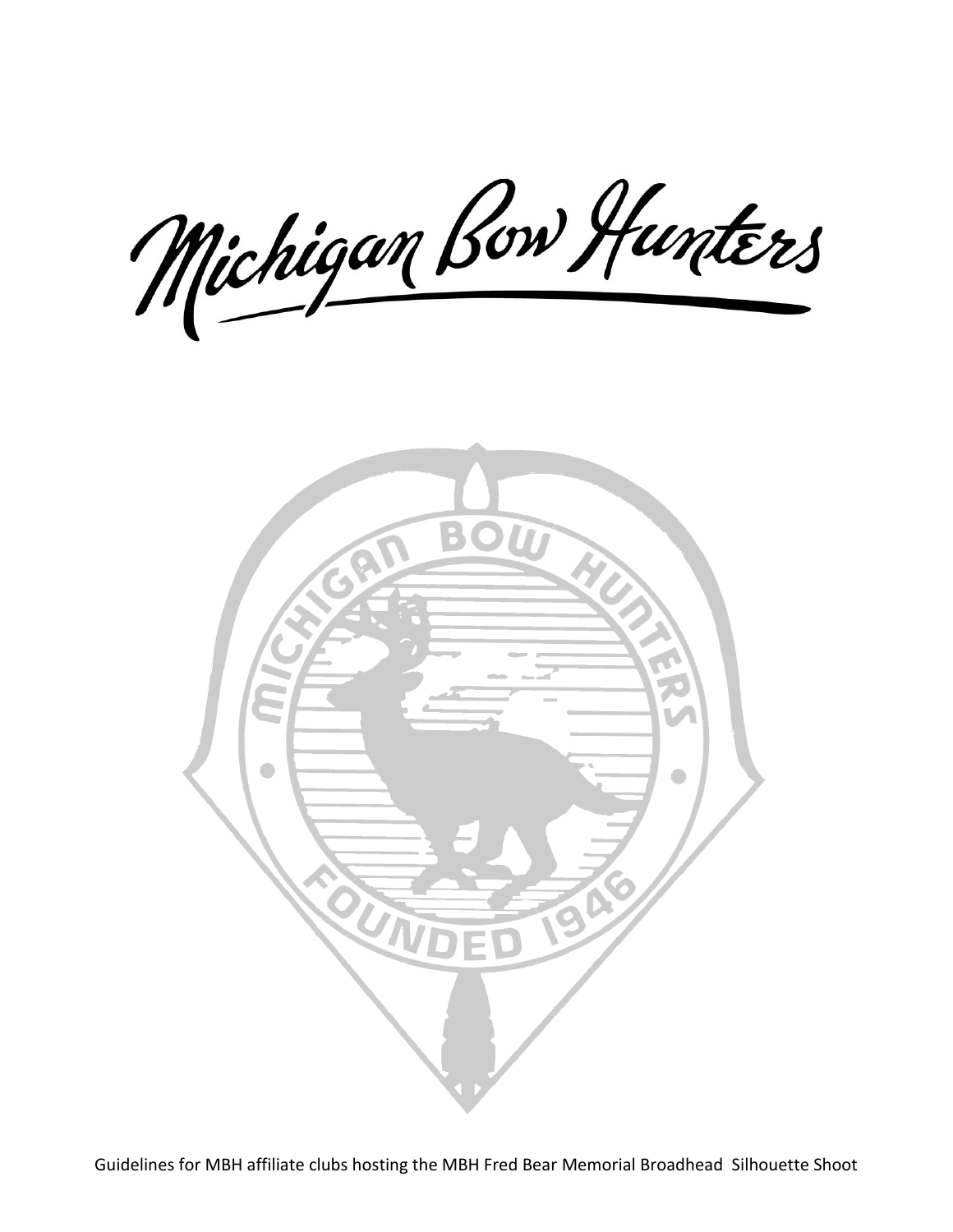### **FRED BEAR MEMORIAL BROADHEAD SILHOUETTE SHOOT GUIDELINES revised 2012**

This is an annual MBH activity in which Board members and Officers should attend. Any Governor willing to host this shoot in their district must bring a bid proposal from an affiliated club to the September board meeting. MBH affiliate clubs that desire to host the FBMBSS must have established broadhead pits on the course prior to placing a bid for the event. The club submitting to host this event must also be insured.

There should be no fees charged for the use of the site. The MBH board will decide where the shoot will be held, when the shoot will be held (second or third weekend of September) as well as registration times and shoot fees. The previous host club of the event shall have the first opportunity to host the shoot the second consecutive year (09/2003). The host Governor is responsible for organizing a smooth running event.

#### **DUTIES OF THE HOST CLUB:**

- 1) Club will work with a district MBH Governor or representative to set up a well marked 30 station broadhead silhouette course. Clean, stone free sand pits to be used. Three of these stations will include an optional bionic target (metal turkey, bear and deer supplied by MBH)) to shoot for a bonus score. The host club MUST have a broadhead practice area as well as shooting position and target support stakes. MBH receives all silhouette shoot registration fees.
- 2) **Silhouette Targets**. Make silhouette targets using **MBH templates**. Make enough for replacements when target scoring lines are too shot up to distinguish or in the event of rain (usually make about 90 targets). All targets must have consistent center vital ring and surrounding vital area placement from one target to the other. Use a sharpie brand or similar permanent marker to place outlines of the scoring lines for vital areas on the **BACK** side of each target with a sharpie or similar permanent marker which leaves the front face of the target free from markings. Contact the previous event host Governor to obtain target templates, tape and other materials (bionic targets are obtained from the MBH shoot committee).
- 3) **Target Distances.** Targets at unmarked distances are a maximum of 15 yards for the cub stake, a maximum of 25 yards for the Traditional stake, a maximum 30 yards for the Bowhunter Free Style & Bowhunter stake and a maximum of 40 yards for the Free Style Open stake.
- 4) **HOST CLUB CAN** choose to have a 3-D shoot, novelties or other activities to raise revenue for their club during the FBMBSS event. These activities are to be handled by the host club who keep the revenue generated.
- 5) **HOST CLUB CAN** provide food concessions to generate revenue for their club. If the is planning for a pig roast or dinner at this event and wishes it to be advertised in the MBH News, the MBH Governor of this district must be notified by the host club who will in turn work with the MBH News editor to have this information included in the advertising of this event.
- 6) **HOST CLUB MUST** have ample camping, parking and bathroom facilities. Host club may charge for camping – designate primitive and/or electric camp sites.
- 7) **HOST CLUB MUST** have a meeting with the MBH Shoot committee; district Governor to be included, no later than two weeks prior to the shoot date.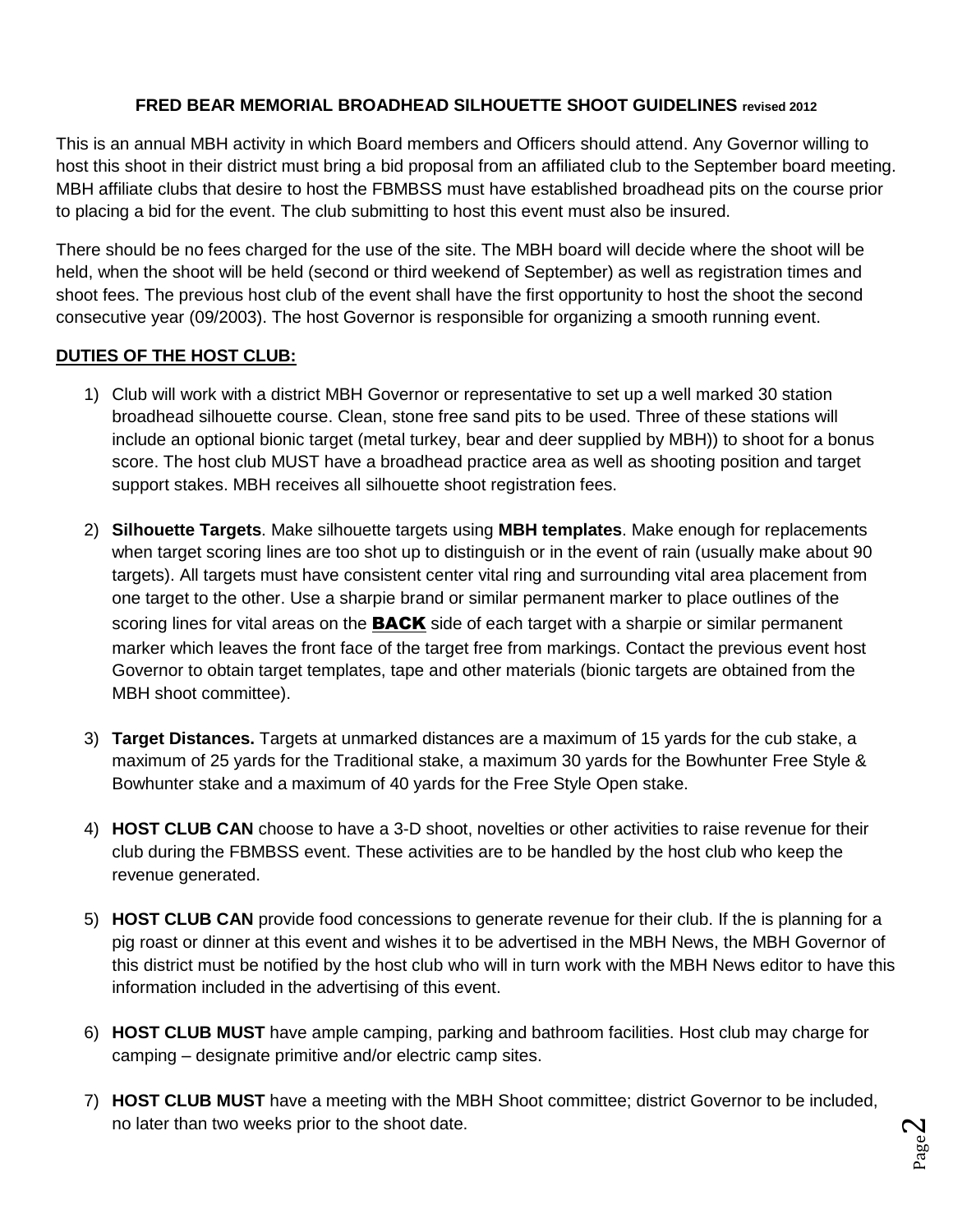### **Duties of the MBH Governor & Silhouette Shoot Committee:** BEFORE THE SHOOT **revised 2012**

- 1) Four or more months before the shoot, the host MBH Governor is to supply the MBH Editor ALL following information: Shoot date - Name of host club - Location and address (include map) - Shoot fees for individuals as well as weekend and family special fees - equipment classification levels - age classifications (adult, young adult, youth, cub) – Frank Scott Youth Memorial age groups (8 & under, 9- 12, 13-14) - Camping fees - Registration start and ending times - A list of area motel accommodations and restaurants - Host club notification for 3-D course, dinner, breakfast – Notification that to compete you must be an MBH member (memberships available at event) and the public is welcome to shoot the course and enjoy the event as a non MBH member - Contact names and phone numbers for questions (1 host club officer and 1 MBH district officer).
- 2) Recruit your Lt. Governors, County Representatives and members for help at this event. If further assistance is needed MBH board members should be available as well as members of the MBH shoot committee.
- 3) Have 1 full set of targets (turkey, deer, bear) on display at Target 1 equipment check table, with outlined vital areas marked on FRONT of each target for review of where the scoring lines are located on each target

## 4) **Obtain supplies needed:**

- $\triangleright$  MBH shoot cards for MBH members competing and Non members shooting the course.
- $\triangleright$  New and renewal membership packets and updated membership list (obtain from MBH) membership director).
- $\triangleright$  FBMBSS annual buttons to be dispersed to MBH members shooting the silhouette course.
- $\triangleright$  Start up currency (singles, fives, tens & twenties) before the event.
- Have copies of FBMBSS General Rules available at registration table and one copy for target 1 table.
- $\triangleright$  Tape for patching silhouette targets.
- 5) MBH MERCHANDISE TABLE: Have table(s) available for MBH merchandise sales. MBH Merchandise director or Officer to man this table, have start up revenue, have merchandise, have price sheet, have sales record sheets, perform audit of merchandise on hand for the event prior to starting sales and perform audit after event ends.
- 6) RANGE INSPECTION: to be performed by the district Governor and Shoot Committee member(s). Check for safe shooting lanes, stakes to be shooter friendly for right/left hand shooters, short/tall, and area near shooting stakes to be clear of obstacles which might impede archer or equipment. **NO** iron man shots, all distances to target to be clear with no obstacles in arrows path from archer to target (shooting between tree trunks, half of target covered by trees, brush, etc.).
- 7) During the year obtain raffle items for event. If unable to obtain enough items contact other Governors. Also check with Vice president who can authorize funds to purchase items.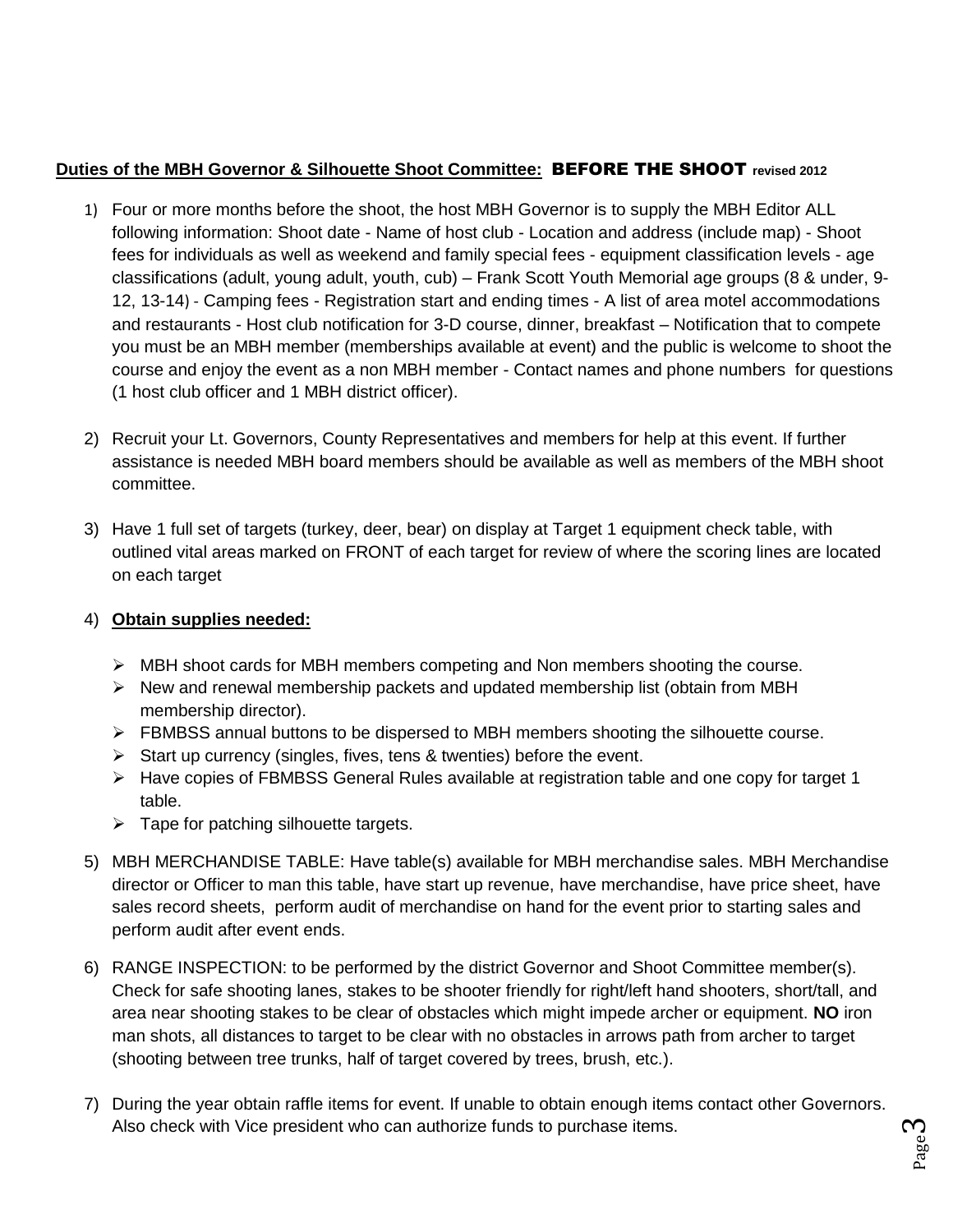### **Duties of the MBH Governor & Silhouette Shoot Committee:** DURING THE SHOOT **revised 2012**

- 1) **REGISTRATION TABLE**: At least 2 people at all times (Officers or Shoot Committee members).
	- $\triangleright$  Register shooters into age, sex group and equipment classifications & collect fees (confirm MBH) members competing & non members shooting the silhouette into 2 separate categories). Explain General Rules, issue annual FBMBSS button at the FBMBSS event. Collect and double check scores on returned cards.
	- $\triangleright$  Sell MBH memberships and any raffle or fund raising tickets.
	- $\triangleright$  Have notification of shooting stake identification at table.
	- $\triangleright$  Shooting groups to be from 2 to a maximum of 5 archers
	- **The FBMBSS has NO shoot fees** and is a FREE shoot.
	- $\triangleright$  Total number of competitive (MBH members who shot the previous 2 legs of the competition) and non competitive archers on registration to be included with shoot results.
	- $\triangleright$  Posting results..
- 2) **CHECK POINT / TARGET 1**: Manned by Officer or Shoot Committee members.
	- $\triangleright$  Check equipment (expandable broadhead blades to be fixed in open position by wire or epoxy glue).
	- $\triangleright$  Check for prohibited equipment (range finders and range finding binoculars).
	- $\triangleright$  Explain 1 arrow rules and taping of target after scoring.
	- $\triangleright$  Groups to be from 2 to no more than 5 archers.
	- $\triangleright$  Punch score card.
- 3) Inspection of the course and shot out silhouette targets on the course at the beginning of the day and periodically throughout the event, is the responsibility of the host MBH Governor and MBH Shoot Committee members
- 4) Certificates for winners will be awarded at the MBH Banquet.
- 5) Trophies for winners of the Frank Scott Memorial Youth competition will be awarded at the MBH Awards Banquet.
- 6) Posting Results. The MBH News editor must receive a copy of the competitor results for printing in the MBH News. The MBH web master must receive a similar copy for posting on the website